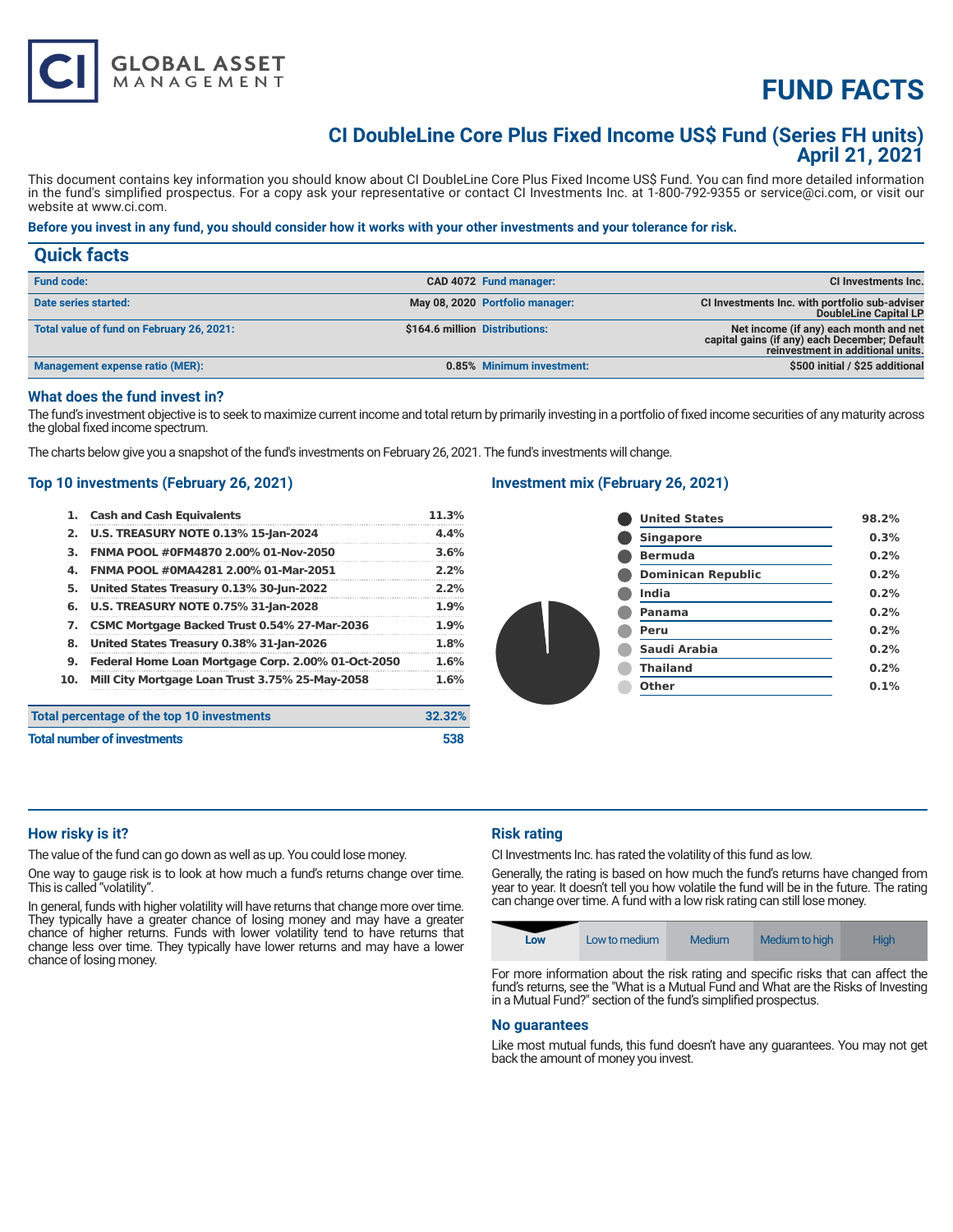# **CI DoubleLine Core Plus Fixed Income US\$ Fund (Series FH units)**

### **How has the fund performed?**

This section tells you how Series FH securities of the fund have performed since inception. Returns are after expenses have been deducted. These expenses reduce the fund's returns.

#### **Year-by-year returns**

Because Series FH has been distributing under a simplified prospectus for less than one calendar year, there is no data available for this section.

#### **Best and worst 3-month returns**

Because Series FH has been distributing under a simplified prospectus for less than one calendar year, there is no data available for this section.

#### **Average return**

Because Series FH has been distributing under a simplified prospectus for less than twelve consecutive months, there is no data available for this section.

#### **Who is this fund for?**

#### **This fund may be suitable for you if you:**

- are seeking to diversify your fixed income holdings<br>• are seeking a combination of income and growth
- are seeking a combination of income and growth<br>• are investing for the medium and/or long term
- are investing for the medium and/or long term
- can tolerate low risk

#### **A word about tax**

In general, you'll have to pay income tax on any money you make on a fund. How much you pay depends on the tax laws of where you live and whether you hold the fund in a registered plan, such as a Registered Retirement Savings Plan or a Tax-Free Savings Account.

Keep in mind that if you hold your fund in a non-registered account, fund distributions are included in your taxable income, whether you get them in cash or have them reinvested.